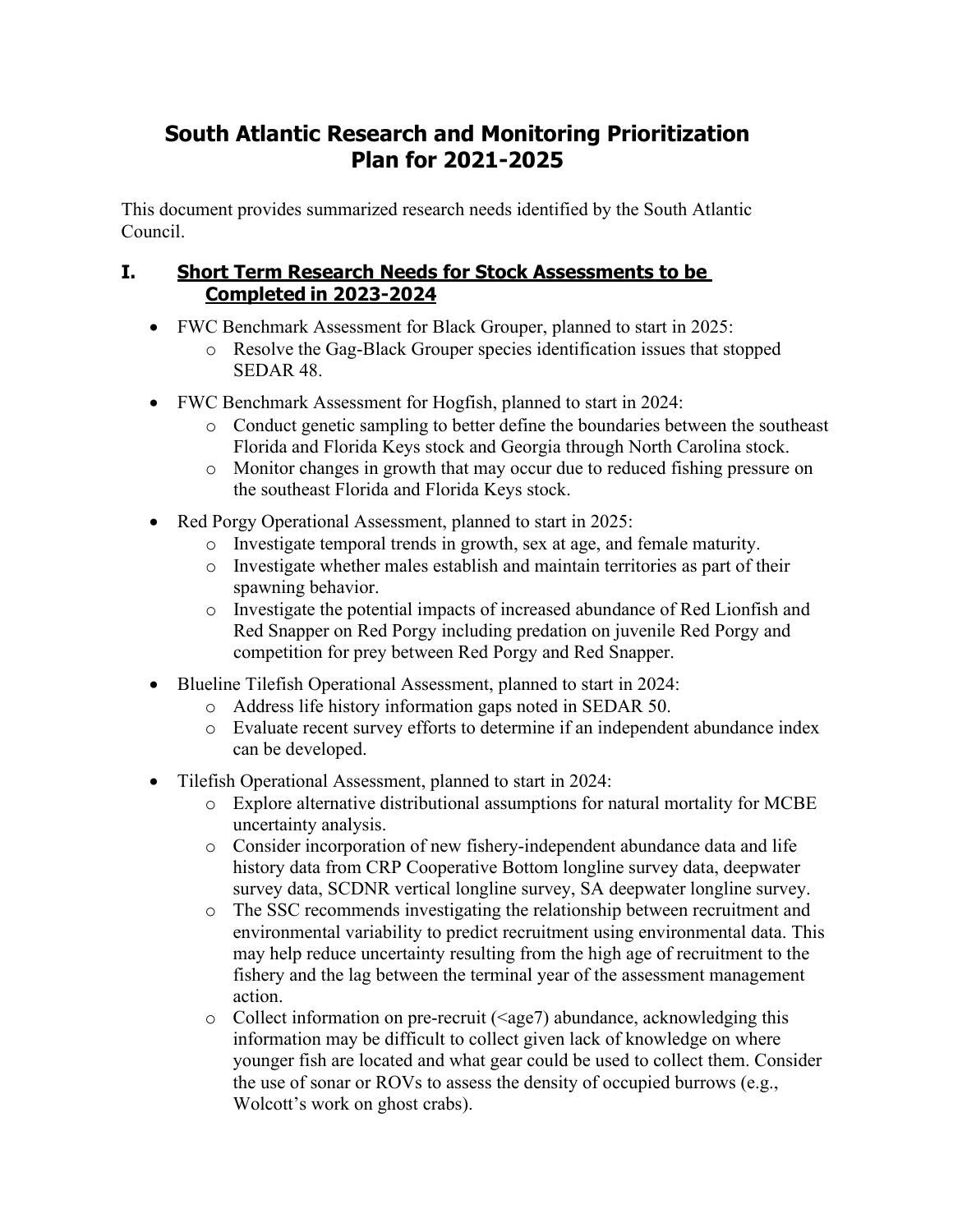- Snowy Grouper Operational Assessment, planned to start in 2025: The SSC noted 2 major uncertainties that should be addressed for the next assessment:
	- o Uncertainties regarding maximum age assumptions and resulting estimation of natural mortality.
	- o Estimation of a Beverton-Holt stock recruitment curve with fixed steepness.
- White Grunt Research Track Assessment, starts in 2024:
	- o Continue efforts to evaluate stock boundaries.

## **II. Assessment Research Priorities**

- General assessment topics
	- o Evaluate assessment projection performance, considering their ability to estimate landings, recruitment, and biomass levels.
	- o Evaluate sample size cutoffs for using age and length compositions. What should be the minimum standards, and how does this interplay with the number of age and length classes modeled in the assessment?
	- o Initiate long-term continuous monitoring of age structures and age validation for species listed as Level 1 in Table 1.
	- o Develop a method to account for non-independence of the SERFS trap and video indices in the likelihood function of assessments.
	- o Evaluate estimation of the Stock-Recruitment relationship (SRR) and steepness parameter used in SA assessments, and update the prior distribution analysis used as proxy steepness values (Shertzer and Conn, 2012) based on developments in stock assessment science and SRR estimation since its publication.
	- o Research needs for protogynous stocks, particularly Black Sea Bass, groupers, and Hogfish:
		- Investigate possible effects of hermaphroditism on the steepness parameter.
		- Investigate temporal patterns in sexual transition and develop explanations for any patterns identified.
		- Investigate methods for incorporating the dynamics of sexual transition in assessment models.
- Spanish Mackerel
	- o Need observer coverage of fisheries that catch Spanish Mackerel (gillnets, castnets, handlines, poundnets, and shrimp trawls) for bycatch estimates.
	- o Examine how schooling or migratory dynamics may influence the catchability of the species. In particular, research the assumption of the hyperstability of indices that sample the schooling portion of the stock.
	- o Evaluate stock structure using updated data and modern techniques, such as genetics.
- Gag
	- Sample juvenile and spawning Gag to identify important spawning populations.
	- o Identify factors contributing to decreased recruitment.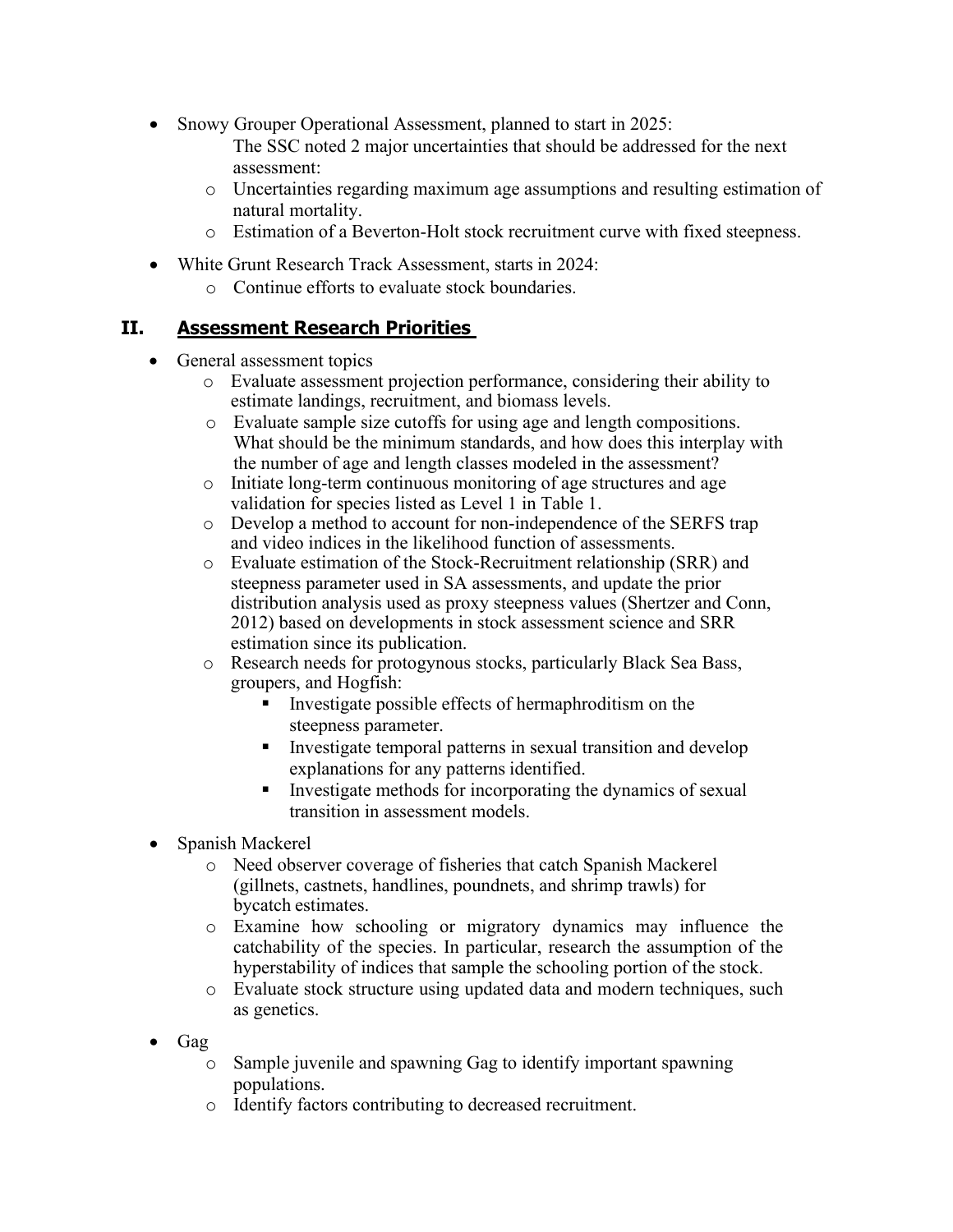- o As indicated in the report, "The utility of the SERFS video index for future assessment could be improved if length information of observed fish were available to inform the selectivity of the index."
- o "Better characterize the reproductive dynamics of gag including sex ratio [age at sexual transition], maturity schedule, batch fecundity, spawning seasonality and spawning frequency, as well as the potential for sperm limitation" and incorporate, if possible, into future assessments.
- o Develop and evaluate recruitment indices:
	- o Recreational catches in inland waters (MRIP definition) as an indicator of recruitment.
	- o Estuarine habitat traps (oyster shell traps), Witham collectors, and oyster culture trays.
	- o Chevron trap catches of ages 1-3
- Red Snapper
	- o Document spawning migrations or aggregations and return of fish to non-spawning areas.
	- o Evaluate the effects of environmental variation on recruitment and survivorship.
	- o Obtain empirical estimates of natural mortality for all ages in the US South Atlantic with a special focus on ages  $\leq 7$ .
	- o Investigate possible historical changes in sexual maturity. The current estimate of age of sexual maturity is low and unusual for other Lutjanids.
	- o Quantify egg size and quality as well as batch size by age, especially for young females.
	- o Estimate discard mortality associated with different release techniques, gear, and size classes.
	- o Monitor impact of climate change on distribution and peak spawning. Incorporate findings in assessment if found to be important.
- Black Sea Bass
	- o Investigate the potential for a range shift in the black sea bass population, and the potential causes, such as climate change.
	- o Estimate discard mortality associated with different release techniques and gear and areas.
	- o Identify factors contributing to decreased recruitment.
- Blueline Tilefish
	- o Develop aging techniques for future Blueline Tilefish age structured stock assessments.
- Red Grouper
	- o Evaluate the frequency and magnitude of recruitment coming from other regions such as the Gulf of Mexico or areas to the south.
	- o Identify factors contributing to decreased recruitment.
	- o Update reproductive biology parameters and evaluate potential latitudinal variation in spawning characteristics.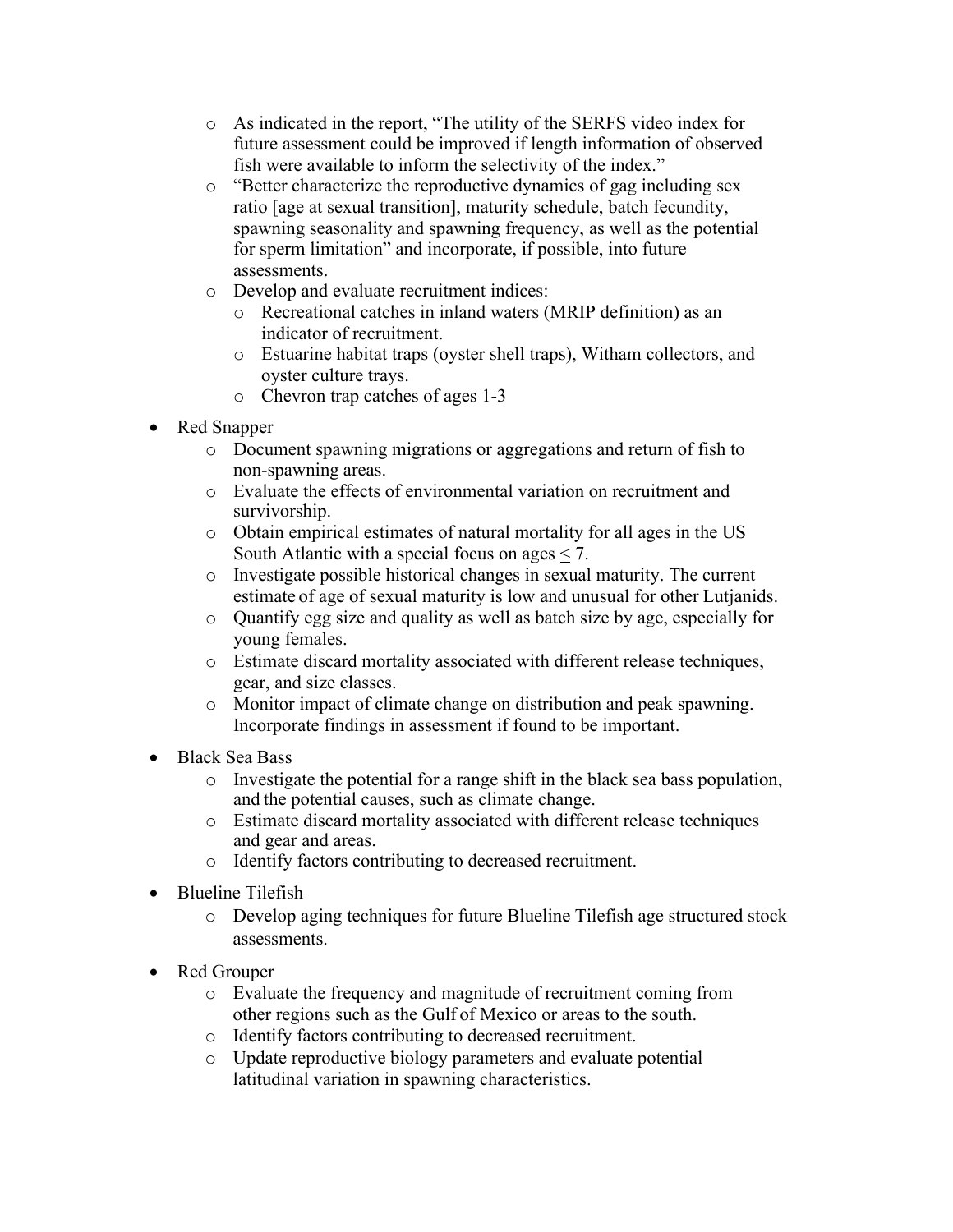- Mutton Snapper
	- o Conduct a multi-year study to collect age and gonad samples at spawning sites during the spawning season. This should entail identifying the diurnal usage patterns at spawning sites during the year.
- Yellowtail Snapper
	- o Examine the effects of anthropogenic noise on catchability.
- Obtain life history traits for priority unassessed species: Almaco Jack, Atlantic Spadefish, Dolphin, Hogfish (GA-NC stock), Lane Snapper, and Wahoo; provide von Bertalanffy growth parameters, maturity, and reproductive rates.
- Define migratory patterns for wahoo.

#### **III. Research Needs for Managed Areas (Spawning SMZs and Deepwater MPAs).**

- Document occurrence of spawning within Spawning SMZs by priority species in the Snapper Grouper complex (needed before 2025).
- Characterize usage of Deepwater MPAs by managed species.
- Develop an annual monitoring to collect data inside and outside managed areas to enable comparison among managed sites and reference sites. Identify fish population demographics (e.g., size and age structure, sex ratio, species use of habitat by life stage, spawning activities, etc.) within and adjacent to the managed areas.
- Complete multibeam surveys of the MPAs.
- Evaluate compliance with regulations for managed areas.
- Use hydrodynamic modeling to assess connectivity between MPAs and other habitats.

### **IV. Management Research Needs**

- Climate Change Related Priorities
	- o Develop models to predict suitable areas for shallow-water and deepwater coral as climate changes.
	- o Develop models to predict changes in managed fish populations due to climate change, including changes to species' distribution, movements, and reproductive patterns. Species of particular interest include Dolphin, King and Spanish Mackerel, shrimp, and Wahoo.
	- o Expand existing fishery independent monitoring programs and implement additional monitoring programs required to ensure survey coverage of the resources managed by the Council. Programs are required to cover the complete range and life history stages of managed stocks and include their forage and prey.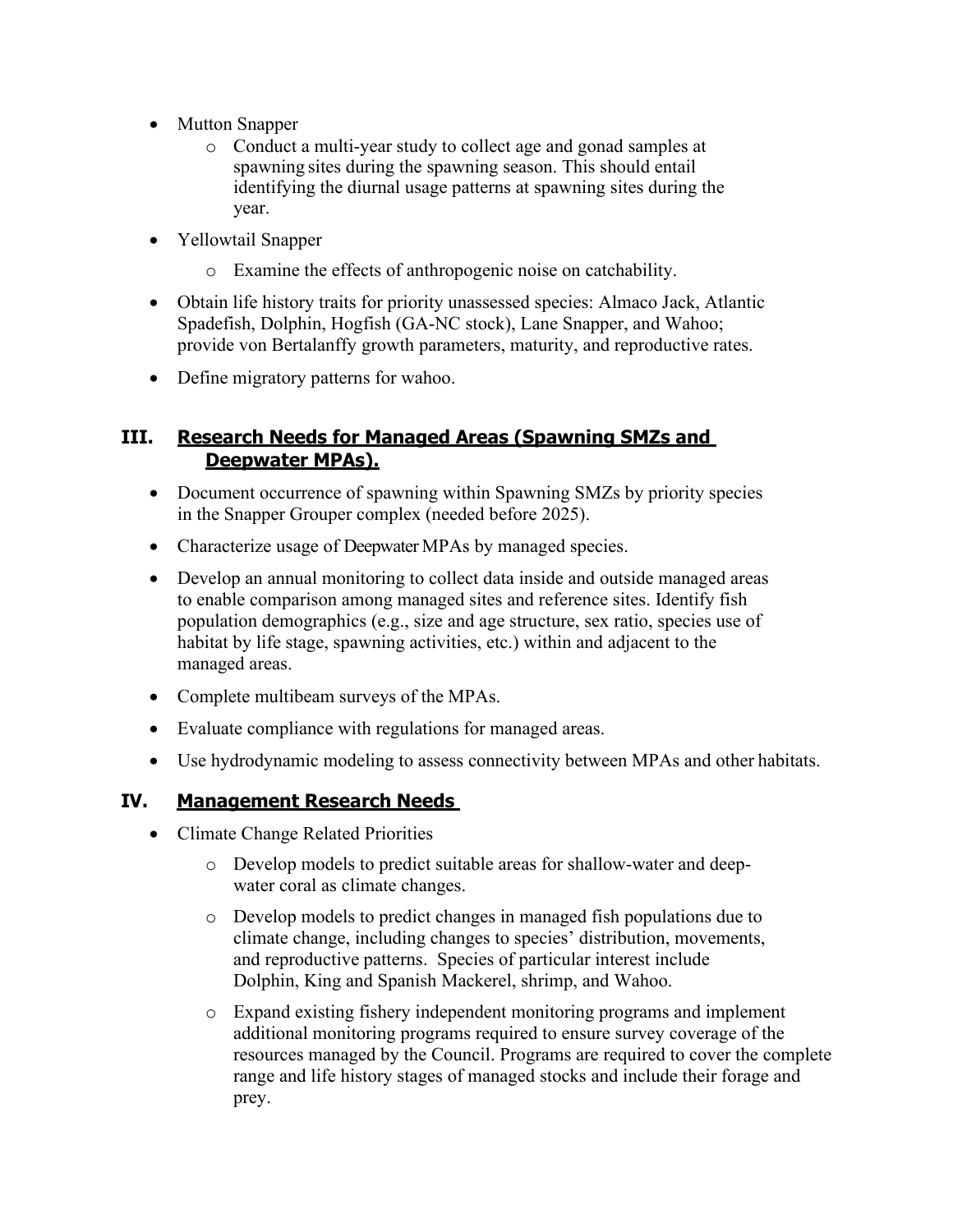- o Investigate how potential shifts or expansions in managed species ranges may affect fishing community dependance on key species and overall community revenue.
- Social and Economic Priorities
	- o Evaluate the cumulative economic and social impacts of existing regulations on the multi-species Snapper Grouper fishery in the South Atlantic.
	- o Provide estimates of the recreational economic values for Council managed species.
	- o Conduct an economic analysis on the capacity of the commercial snapper grouper fishery.
	- o Develop a study to quantify current and baseline access to fishing infrastructure throughout the south Atlantic region to evaluate community dependance and cultural importance of fishing activities.
- Characterize usage of and evaluate compliance with the best practices recommendations for reducing discard mortality in the snapper grouper fishery. Develop or modify fishery-dependent data collection programs to collect the information necessary to address this need.
- Develop and annually update abundance indices for all managed species effectively sampled in the trap-video survey.

## **V. Habitat Research and Monitoring Needs**

- Map coral distribution in the South Atlantic region.
- Monitor health of coral reef systems.

### **VI. Specific Monitoring Priorities**

- Increase funding for fisheries independent monitoring in the South Atlantic. Specific needs include:
	- o Restoring MARMAP funding to a minimum of \$850,000 annually.
	- $\circ$  Funding MARMAP sufficiently to support reinitiating long bottom longline sampling that provides the only abundance information for deepwater stocks such as Tilefish.
	- o Maintaining funding for SEAMAP at levels sufficient to support long-term fishery independent survey operations.
	- o Maintaining funding for SEFIS to support video survey work.
	- o Increasing funding for SEFIS to support the use of stereo cameras, or other such technology, to measure fish length during the video survey.
	- o Providing funding for the MPA/SMZ monitoring needs noted above.
- Implement a monitoring and research program to address issues relevant to ecosystem management. Topics include trophic interactions, food preferences, predator-prey relationships, and ecosystem connectivity.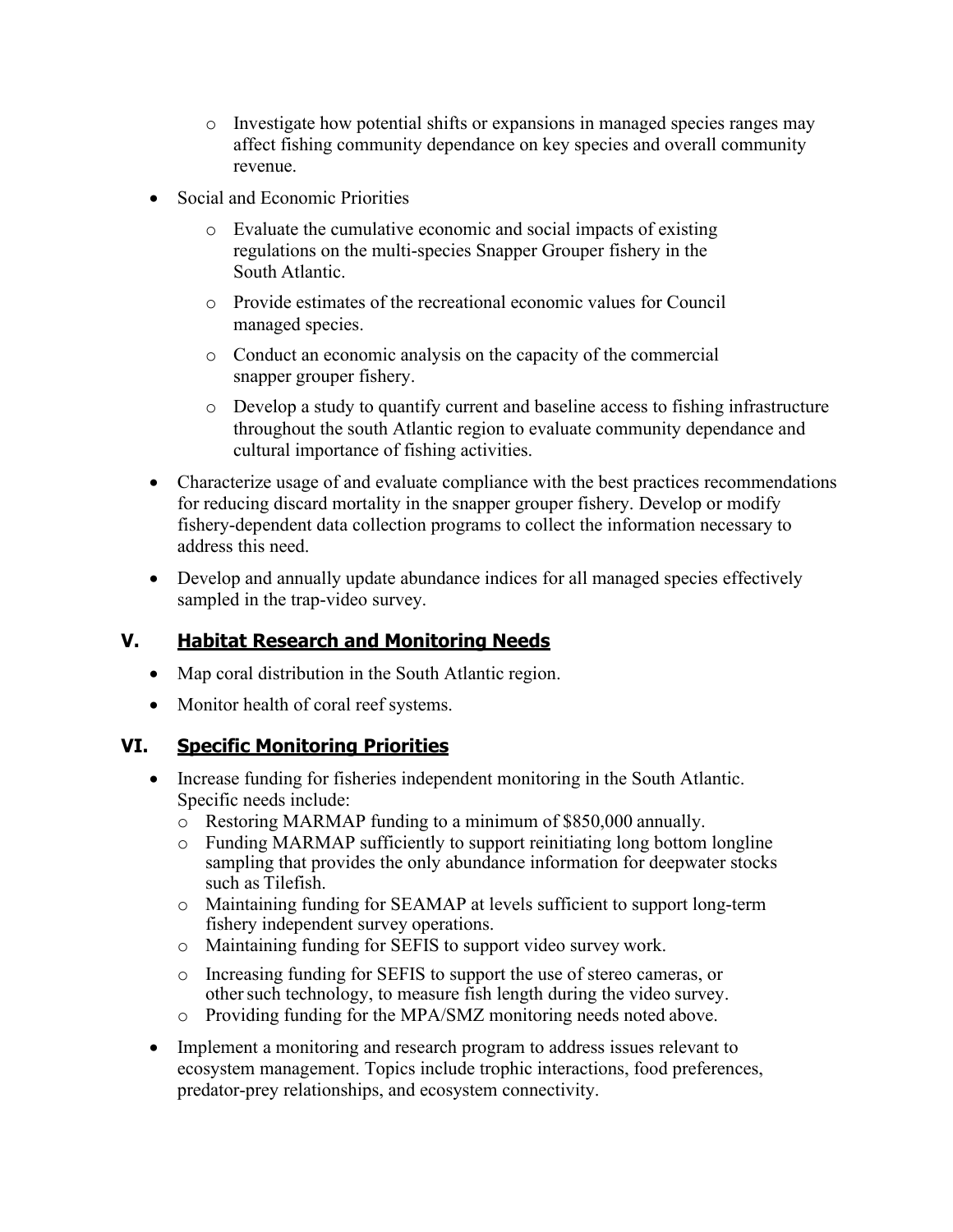- Develop and implement new methods for decreasing uncertainty of recreational catch estimates for federally managed offshore species, including but not limited to enhancements to the MRIP survey, add-on surveys, and new methods for collecting recreational catch data.
	- o The Council specifically requests that NMFS complete the work of the MRIP rare event species estimation working group by January 31, 2022 and provide a final report on the groups' recommendations for review by the SAFMC SSC in April 2022.
- Improve estimates of commercial discards.

## **VII. Specific Annual Reporting Requests**

- Provide by June 1 annually, SAFE reports that provide stock status including OFL and MSY, an evaluation of the management program including whether ACLs were met, or AMs triggered and addressing reasons for such, results of independent fisheries monitoring, complete landings and discard losses in weight and numbers of fish, fishery dependent monitoring statistics, and measures of effort and economic value for all managed stocks.
- Provide, by October 1 annually, a report on the SEFIS program for the previous year's work that includes:
	- o Survey sampling effort (number of sets; include a map of sampled sites), biological sampling intensity, (number of length and age structures by species)
	- o Abundance indices and trends for Level 1 and 2 stocks listed in Table 1.
- Provide annual progress reports, by the SEFSC at the June Council meeting, detailing efforts to implement the research recommendations noted in Council Research and Monitoring Plans.